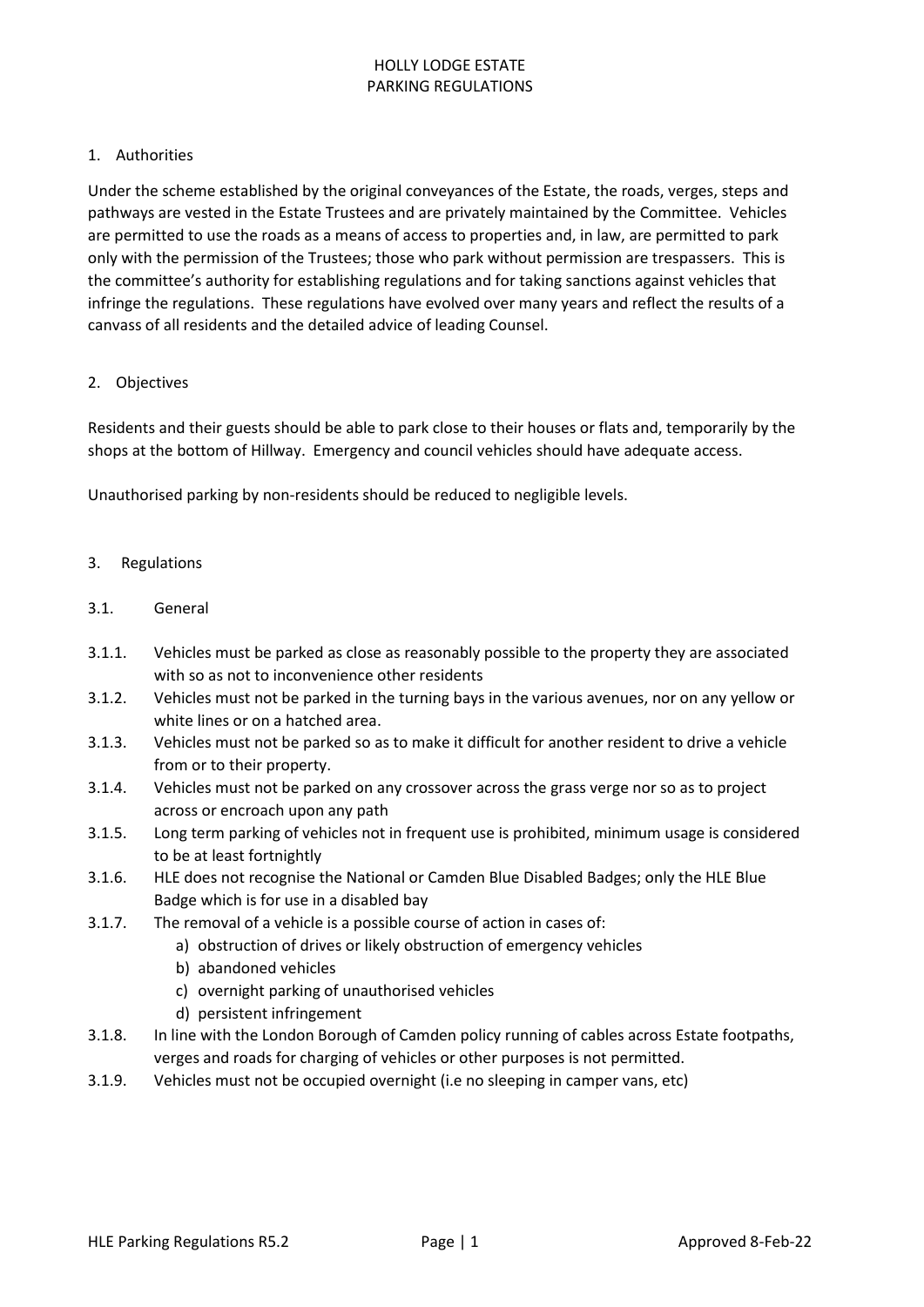# HOLLY LODGE ESTATE PARKING REGULATIONS

# 3.2. Residents

- 3.2.1. All residents must display a valid HLE Parking Badge in the windscreen of their vehicle(s) in order to park any such vehicle on the roads of the Estate. A Badge is available on application from the Estate Office. Save as set out below, a Badge is not available to a non-resident.
- 3.2.2. A Badge may be applied for a DVLA category M1 vehicle (passenger vehicle of no more than 8 seats).
- 3.2.3. The trial of permitting a maximum of one Badge per plot for a DVLA Category N1 vehicle (vehicle used for the carriage of goods and having a maximum mass not exceeding 3.5 tonnes) is extended and will be reviewed in January 2023. Applications for Badges should be made to the Estate Office
- 3.2.4. In case of application for a Badge relating to a vehicle that is not registered in the ownership of a resident, the application should be accompanied by a letter from the registered owner declaring that the vehicle is provided for the exclusive use of the resident.
- 3.2.5. Non-resident plot-holders may be issued a Parking Badge solely at the discretion of the HLE Committee
- 3.2.6. Motorcycles are required to be registered with the Estate Office, but currently do not need to display a parking badge.
- 3.2.7. All vehicles must be fully licensed with DVLA, insured in compliance with applicable statutory requirements and in frequent use (SORN not recognised)

# 3.3 Visitors

- 3.3.1 Residents must ensure that all visitors, including tradesmen, place a Visitor's Note in the windscreen of the visitor's vehicle stating the address of the resident they are visiting, date(s) of visit and contact phone number for use by HLE staff in case of an emergency.
- 3.3.2 A Visitor's Note may be for a maximum duration of 2 weeks. Residents wishing a visitor's vehicle to stay for longer than 2 weeks must apply to the Estate Office for a temporary badge.
- 3.3.3 Any Visitor's vehicle not being vehicles in DVLA category M1 are only permitted to park during specific hours, solely for the purpose of visiting or working at an Estate property with a Visitor's note displayed: Permitted times: Mon-Fri. 08:00-18:00; Sat. 09:00-13:00 and not at all on Sundays or Bank Holidays.
- 3.3.4 Emergency Vehicles are excluded from the need to display a Visitor's Note and from restrictions applicable to non-DVLA Category M1 vehicles..

# 4. Zones

The Estate is divided into 3 zones where additional regulations may apply,

### Zone

- 1 Hillway Gates (3 hour Zone before the gates on Hillway) Parking of vehicles in the short-term parking area near the Swain's Lane entrance, below the white railings, is restricted to periods of less than 3 hours for shopping purposes.
- 2 Above Oakeshott (ANPR managed Zone above Oakeshott Avenue) Parking in this area is monitored by ANPR (Automatic Number Plate Recognition) cameras. For a trial period of at least 6 months, the dates of which are to be notified to all plots, the parking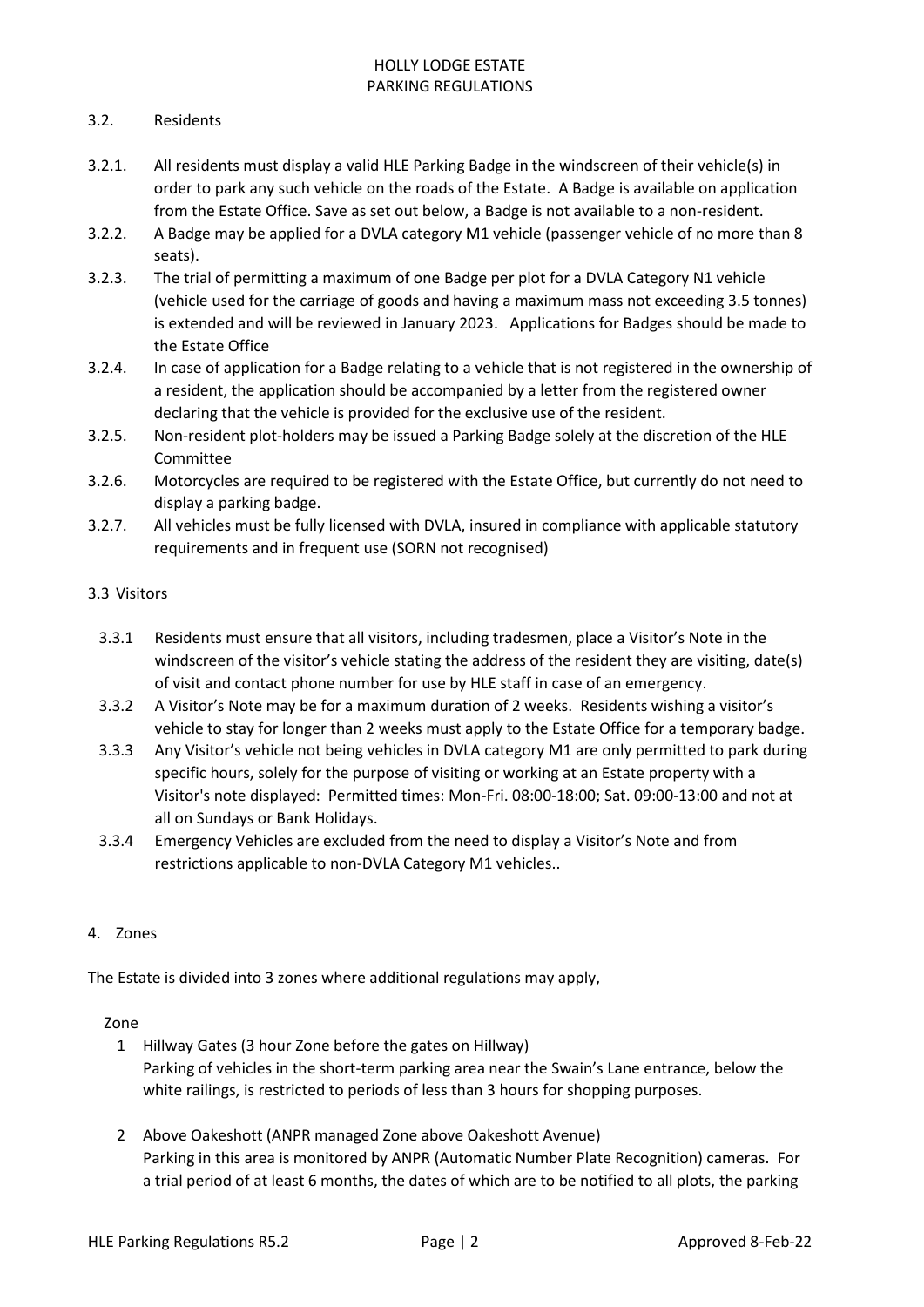# HOLLY LODGE ESTATE PARKING REGULATIONS

of any vehicle on the roads of the Estate in Zone 2 between the hours of 20.00 and 06.00 each day and having entered and not departed this area within 10 minutes must be notified as authorised by a resident. Such notice must be provided by a resident completing an entry on the Holly Lodge parking system at hlepermit.org.uk within 72 hours of the entry of the vehicle into Zone 2. This is in addition to the requirement to display Visitor's Note as outlined in 3.3 above.

3 Remainder No additional rules apply.

See map in Appendix A.

5. Other

These regulations are subject to review by the HLEC should the need arise and may, from time to time, be revised to reflect the changing requirements of the estate and its residents.

All rights conferred on a resident are subject to the annual payment in full of the Estate Maintenance Fund.

Contravention of these regulations may result in the HLEC's Enforcement Agents issuing Parking Charge Notices to the registered keeper of the offending vehicle. See website, [Parking Rules | Holly Lodge](https://hle.org.uk/?q=node/5)  [Estate \(hle.org.uk\)](https://hle.org.uk/?q=node/5)